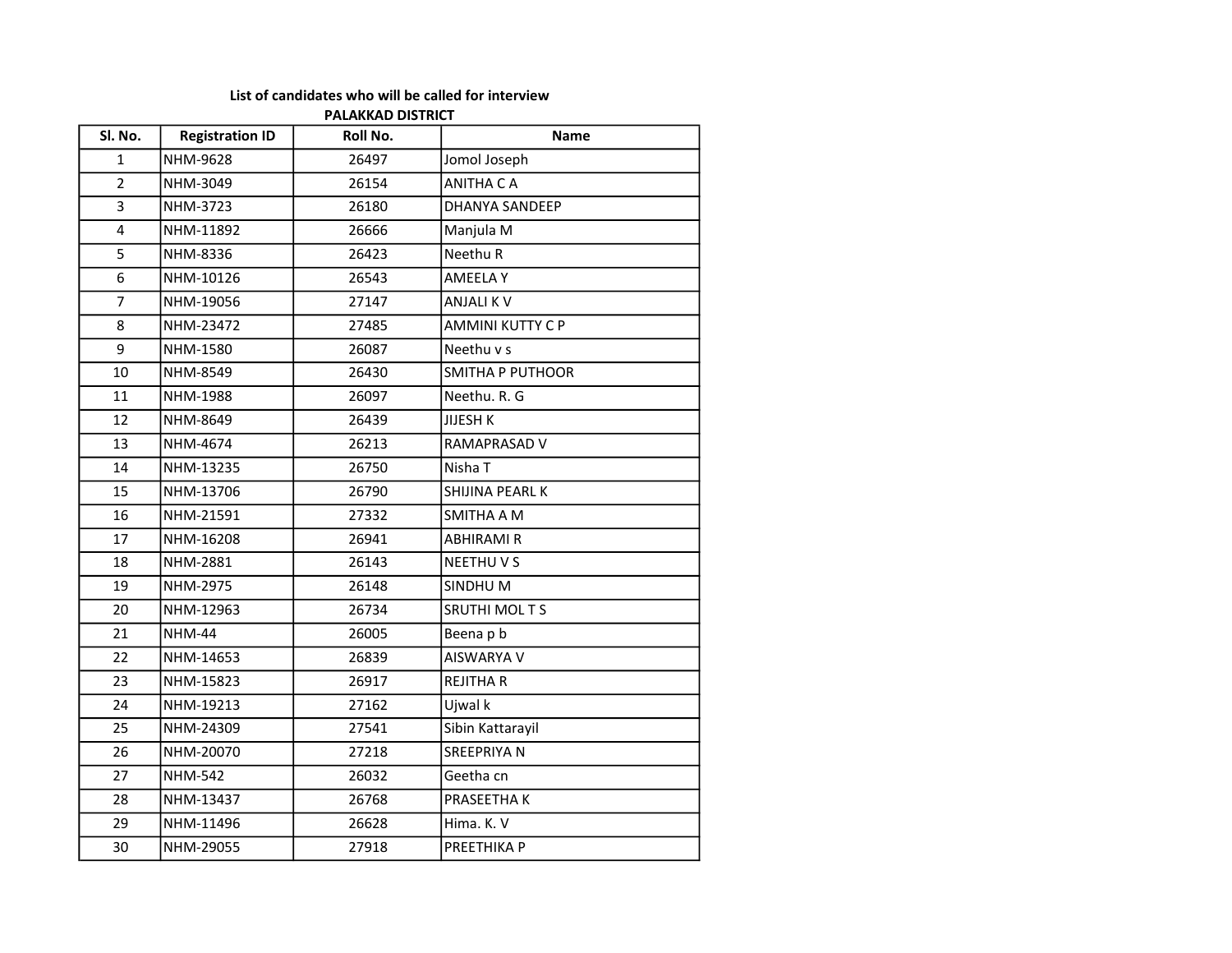| 31 | NHM-2419       | 26123 | Sumitha k           |
|----|----------------|-------|---------------------|
| 32 | NHM-6208       | 26294 | SRUTHI VASUDEVAN    |
| 33 | NHM-16045      | 26928 | <b>SUDHEENA S</b>   |
| 34 | NHM-18037      | 27078 | Jasmine TK          |
| 35 | NHM-13103      | 26745 | <b>JISHA THOMAS</b> |
| 36 | NHM-20321      | 27235 | MANOJ JYOTHY T      |
| 37 | NHM-14651      | 26838 | <b>SUFAIRA KM</b>   |
| 38 | NHM-15191      | 26872 | <b>SREEVIDYA T</b>  |
| 39 | NHM-16466      | 26952 | <b>SUBISHA S</b>    |
| 40 | NHM-20923      | 27291 | <b>SRUTHI R</b>     |
| 41 | NHM-21629      | 27334 | Jisha john j        |
| 42 | NHM-7638       | 26370 | <b>VINITHA P</b>    |
| 43 | NHM-18128      | 27086 | <b>ASWATHY E S</b>  |
| 44 | NHM-26093      | 27708 | <b>ATHIRA I</b>     |
| 45 | NHM-28059      | 27833 | <b>JINSHY MA</b>    |
| 46 | NHM-11667      | 26649 | NEETHU SUKUMARAN    |
| 47 | NHM-15654      | 26903 | Midhuna T S         |
| 48 | NHM-19083      | 27152 | PRAJITHA P.S        |
| 49 | NHM-22445      | 27392 | <b>NEETHUPR</b>     |
| 50 | <b>NHM-424</b> | 26023 | Safna C             |
| 51 | NHM-16796      | 26968 | PRATHIBHA M         |
| 52 | NHM-20470      | 27246 | MUHASEENA KM        |
| 53 | NHM-307        | 26017 | Sujamol k k         |
| 54 | NHM-6501       | 26312 | Divya.mk            |
| 55 | NHM-25341      | 27641 | <b>ATHIRAKS</b>     |
| 56 | NHM-22813      | 27430 | Reshma. M           |
| 57 | NHM-26966      | 27768 | DHANYA K B          |
| 58 | NHM-9000       | 26452 | <b>ASWATHY P</b>    |
| 59 | NHM-17236      | 27007 | <b>JAYESH CK</b>    |
| 60 | NHM-19956      | 27211 | UNNIMAYA PT         |
| 61 | NHM-20246      | 27230 | <b>PRAVEENA V</b>   |
| 62 | NHM-14123      | 26811 | Nimisha Ranadive    |
| 63 | NHM-10332      | 26560 | <b>NISHAP</b>       |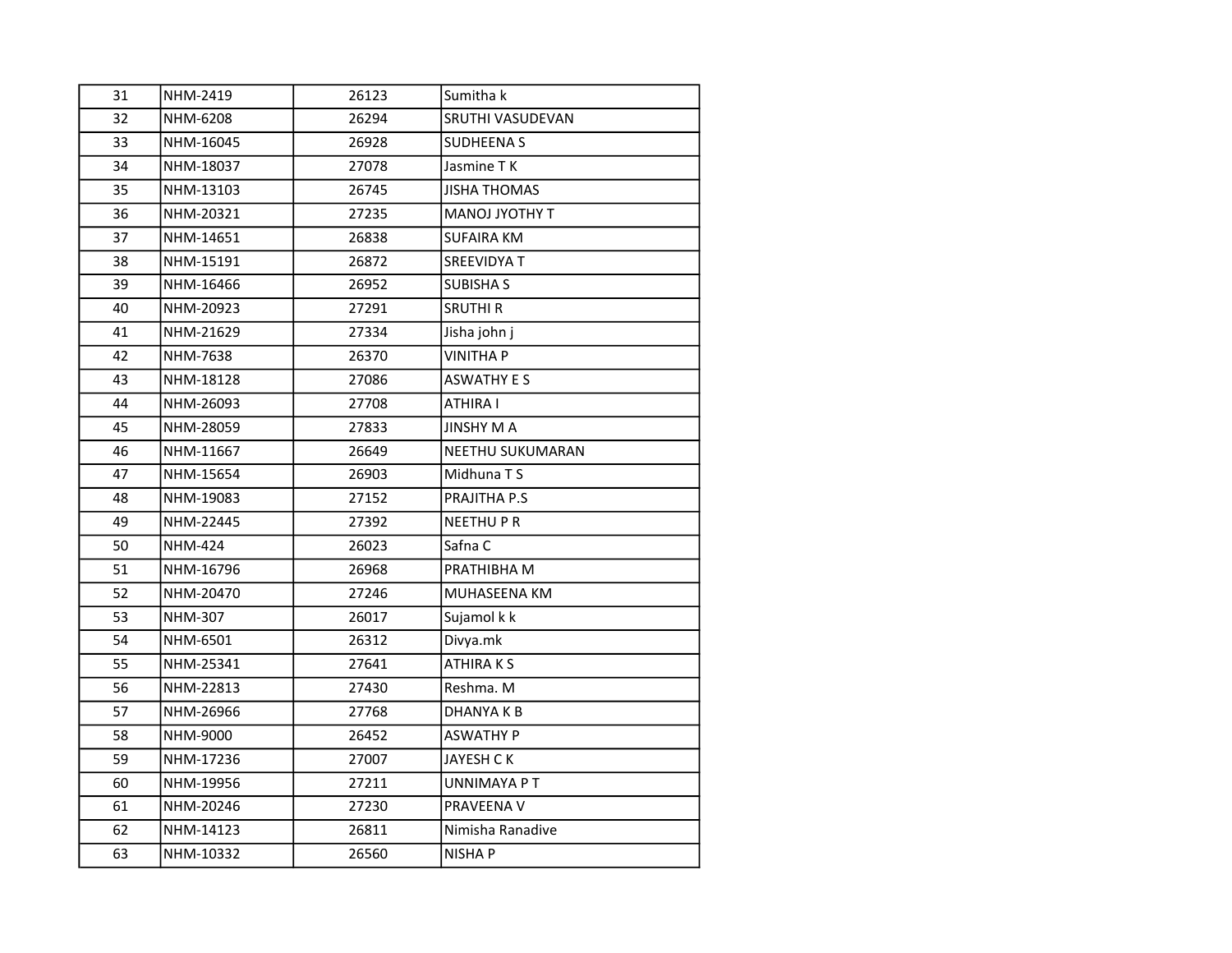| 64 | NHM-14794       | 26850 | Renya ravindran         |
|----|-----------------|-------|-------------------------|
| 65 | NHM-17689       | 27053 | <b>DIVYA VP</b>         |
| 66 | NHM-17109       | 26992 | <b>SUJISHA P V</b>      |
| 67 | NHM-22304       | 27378 | SILMIYA K S             |
| 68 | NHM-23274       | 27470 | REENA A                 |
| 69 | NHM-2968        | 26147 | Saranya.s               |
| 70 | NHM-12042       | 26683 | Vini Mukundan           |
| 71 | NHM-15018       | 26863 | DEEPTHI U               |
| 72 | NHM-9272        | 26472 | ASWATHI T T             |
| 73 | NHM-20929       | 27293 | Silpa damodaran         |
| 74 | NHM-22610       | 27411 | SURYAKALA.C             |
| 75 | NHM-15184       | 26871 | AISWARYA T              |
| 76 | NHM-18451       | 27109 | MIDHYA M                |
| 77 | NHM-1589        | 26088 | <b>REJIMOL R</b>        |
| 78 | NHM-21298       | 27311 | <b>Immaculate Nancy</b> |
| 79 | NHM-12416       | 26710 | Padmanabhan.B           |
| 80 | NHM-22361       | 27382 | SHINOMOL P P            |
| 81 | NHM-23444       | 27484 | <b>JUBEENAK</b>         |
| 82 | NHM-25270       | 27630 | CHRISTINA J             |
| 83 | NHM-6362        | 26300 | REMYA A                 |
| 84 | NHM-12170       | 26693 | ATHIRA S                |
| 85 | NHM-22489       | 27396 | AISWARYA R P            |
| 86 | NHM-16667       | 26961 | NISHA P                 |
| 87 | NHM-22548       | 27407 | AISWARYA P V            |
| 88 | NHM-3701        | 26179 | <b>VRINDA K</b>         |
| 89 | <b>NHM-7224</b> | 26347 | RANJANA K               |
| 90 | NHM-16119       | 26931 | <b>MANJULA T</b>        |
| 91 | NHM-7162        | 26345 | MANJULA P G             |
| 92 | NHM-8161        | 26404 | Neethu Lakshmanan       |
| 93 | NHM-24706       | 27582 | <b>SHINY ANTONY</b>     |
| 94 | <b>NHM-473</b>  | 26027 | <b>ASWATHY B</b>        |
| 95 | <b>NHM-818</b>  | 26049 | SALINI S                |
| 96 | NHM-11637       | 26643 | <b>GREESHMA T</b>       |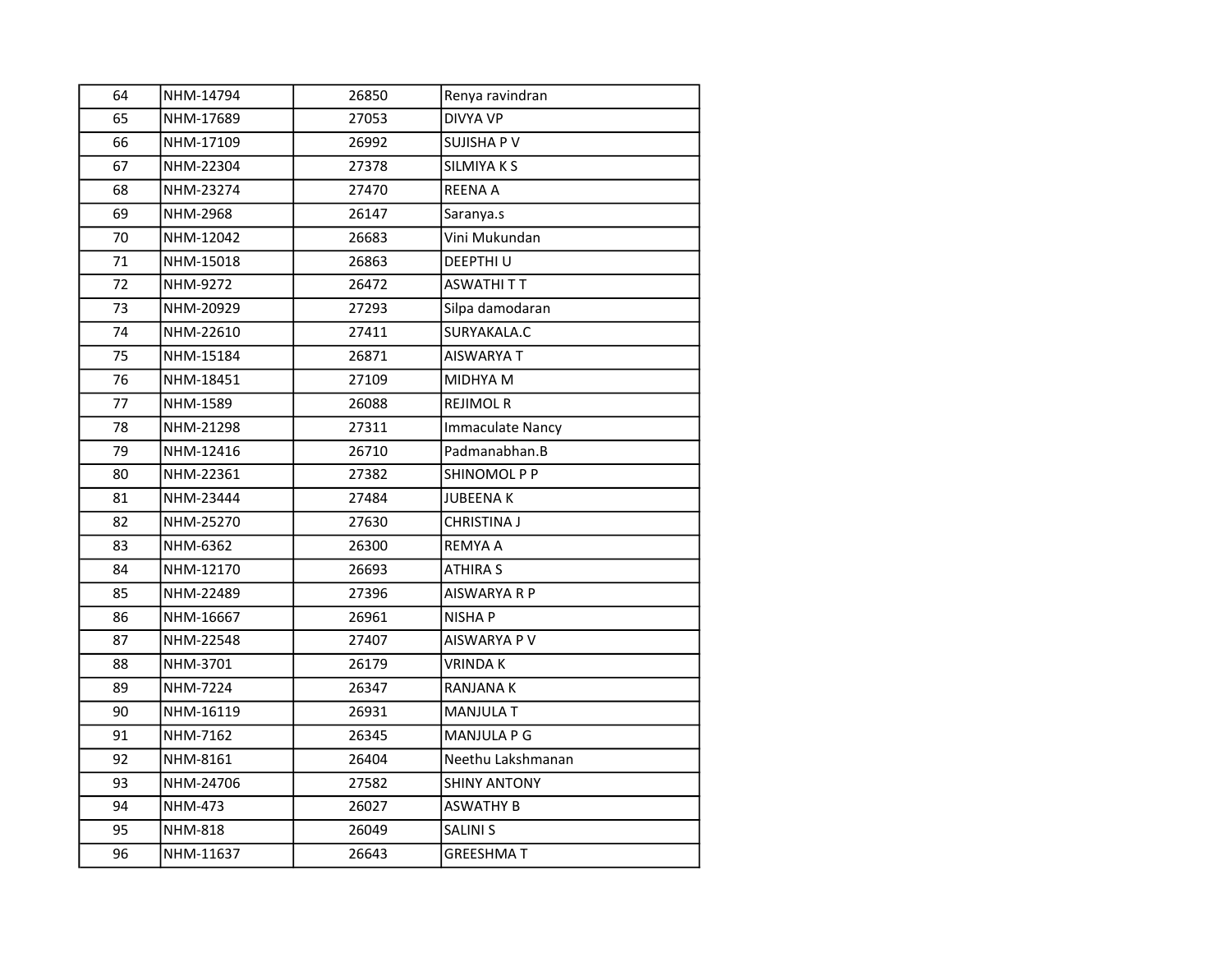| 97  | NHM-22321      | 27379 | <b>TINTU MATHEW</b>    |
|-----|----------------|-------|------------------------|
| 98  | NHM-2172       | 26109 | <b>RASHMIK</b>         |
| 99  | NHM-10835      | 26595 | Sreejitha R            |
| 100 | NHM-18229      | 27091 | <b>VRINDAK</b>         |
| 101 | NHM-11911      | 26670 | <b>SUJANA S</b>        |
| 102 | NHM-3902       | 26187 | ANISHA.O               |
| 103 | NHM-23622      | 27497 | Christy sara vargheese |
| 104 | NHM-2323       | 26117 | Arya Renjith           |
| 105 | NHM-6153       | 26287 | SHEENA V               |
| 106 | NHM-10492      | 26569 | STIMA K.S              |
| 107 | NHM-20344      | 27237 | <b>AKSHARAK</b>        |
| 108 | NHM-22944      | 27442 | LIJI K                 |
| 109 | <b>NHM-575</b> | 26033 | Sukanya C              |
| 110 | NHM-7994       | 26393 | <b>DESHMA S</b>        |
| 111 | NHM-18688      | 27126 | <b>REMYA KJOSE</b>     |
| 112 | NHM-18698      | 27128 | <b>RESHMAKU</b>        |
| 113 | NHM-6632       | 26319 | SABITHA P R            |
| 114 | NHM-26776      | 27756 | Sumayya TV             |
| 115 | NHM-17316      | 27020 | <b>SIJI JOY</b>        |
| 116 | NHM-23163      | 27458 | <b>RINCY STEPHAN</b>   |
| 117 | NHM-23587      | 27493 | NISHA.V.B              |
| 118 | NHM-26390      | 27733 | Vidhya B               |
| 119 | NHM-3074       | 26155 | ANILA RAVINDRAN P      |
| 120 | NHM-5804       | 26267 | Vrindalakshmi. N. C    |
| 121 | NHM-20147      | 27221 | V.MEENA                |
| 122 | <b>NHM-192</b> | 26011 | thasleema              |
| 123 | NHM-12172      | 26694 | Aswathy A              |
| 124 | NHM-24260      | 27538 | NEETHU M V             |
| 125 | NHM-24622      | 27573 | Aleena.A               |
| 126 | NHM-25002      | 27608 | <b>DEEPIKAP</b>        |
| 127 | NHM-26203      | 27718 | SATHI.E.K              |
| 128 | <b>NHM-12</b>  | 26002 | <b>JISHAMOL P A</b>    |
| 129 | NHM-27319      | 27788 | Jeeshma                |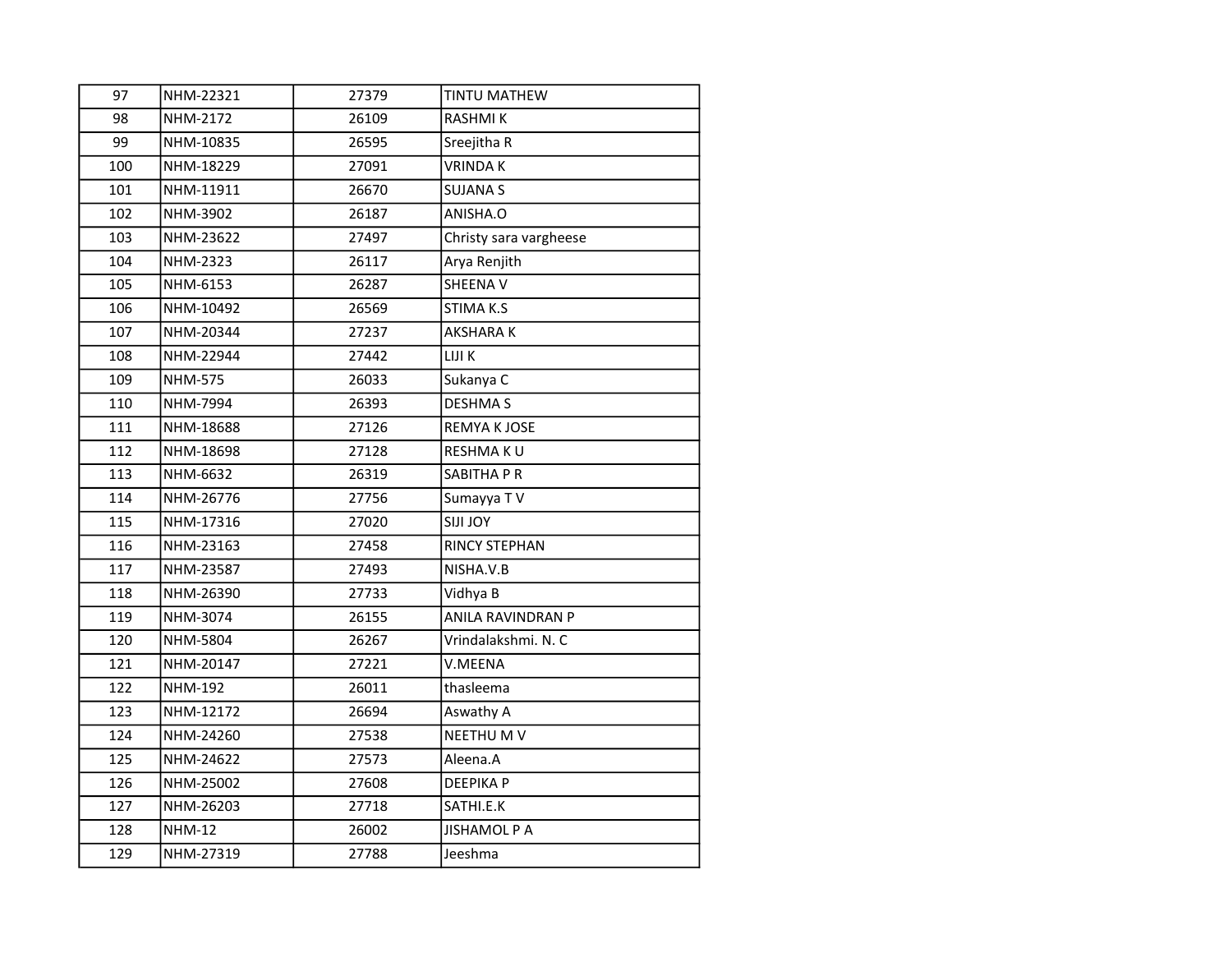| 130 | <b>NHM-33</b>  | 26004 | ATHIRA V              |
|-----|----------------|-------|-----------------------|
| 131 | NHM-1414       | 26078 | <b>JOMY GEORGE</b>    |
| 132 | NHM-20978      | 27296 | DIVYA C               |
| 133 | NHM-9712       | 26509 | Ranjusha R            |
| 134 | NHM-15805      | 26915 | SUJU S                |
| 135 | <b>NHM-280</b> | 26015 | Safna s               |
| 136 | NHM-23137      | 27456 | <b>SOUMYA T</b>       |
| 137 | NHM-24483      | 27558 | ATHIRAKRISHNAN R      |
| 138 | NHM-25952      | 27697 | Jisha c               |
| 139 | NHM-1082       | 26068 | <b>SHAFANA V S</b>    |
| 140 | NHM-26239      | 27723 | DIVYA MOHANAN         |
| 141 | NHM-5337       | 26250 | <b>JASMIN KUNNATH</b> |
| 142 | NHM-6203       | 26293 | Divya. M              |
| 143 | NHM-19322      | 27170 | josna jose            |
| 144 | NHM-25893      | 27691 | <b>DIVYANR</b>        |
| 145 | NHM-28110      | 27839 | THENMOZHI P           |
| 146 | NHM-4486       | 26207 | SUJA A G              |
| 147 | NHM-18124      | 27085 | <b>AYANA LAL</b>      |
| 148 | NHM-27942      | 27821 | Dhanya Jacob          |
| 149 | NHM-969        | 26061 | Rohini .T.G           |
| 150 | NHM-1080       | 26067 | Aiswarya v            |
| 151 | NHM-5966       | 26278 | <b>G ABIJITHA</b>     |
| 152 | NHM-6666       | 26320 | Sreeja. S             |
| 153 | NHM-7439       | 26361 | <b>MANJARI C</b>      |
| 154 | NHM-8458       | 26426 | REVATHY.V.K           |
| 155 | NHM-13303      | 26759 | <b>ARCHARS</b>        |
| 156 | NHM-2655       | 26134 | Divya krishna v c     |
| 157 | NHM-642        | 26039 | Geethu at             |
| 158 | NHM-2979       | 26149 | <b>BETSY JOY</b>      |
| 159 | NHM-7717       | 26373 | Jisha V               |
| 160 | NHM-10657      | 26586 | <b>ASWATHI O</b>      |
| 161 | NHM-23046      | 27449 | RAJITHA N             |
| 162 | NHM-24537      | 27563 | <b>BLESSY JOY</b>     |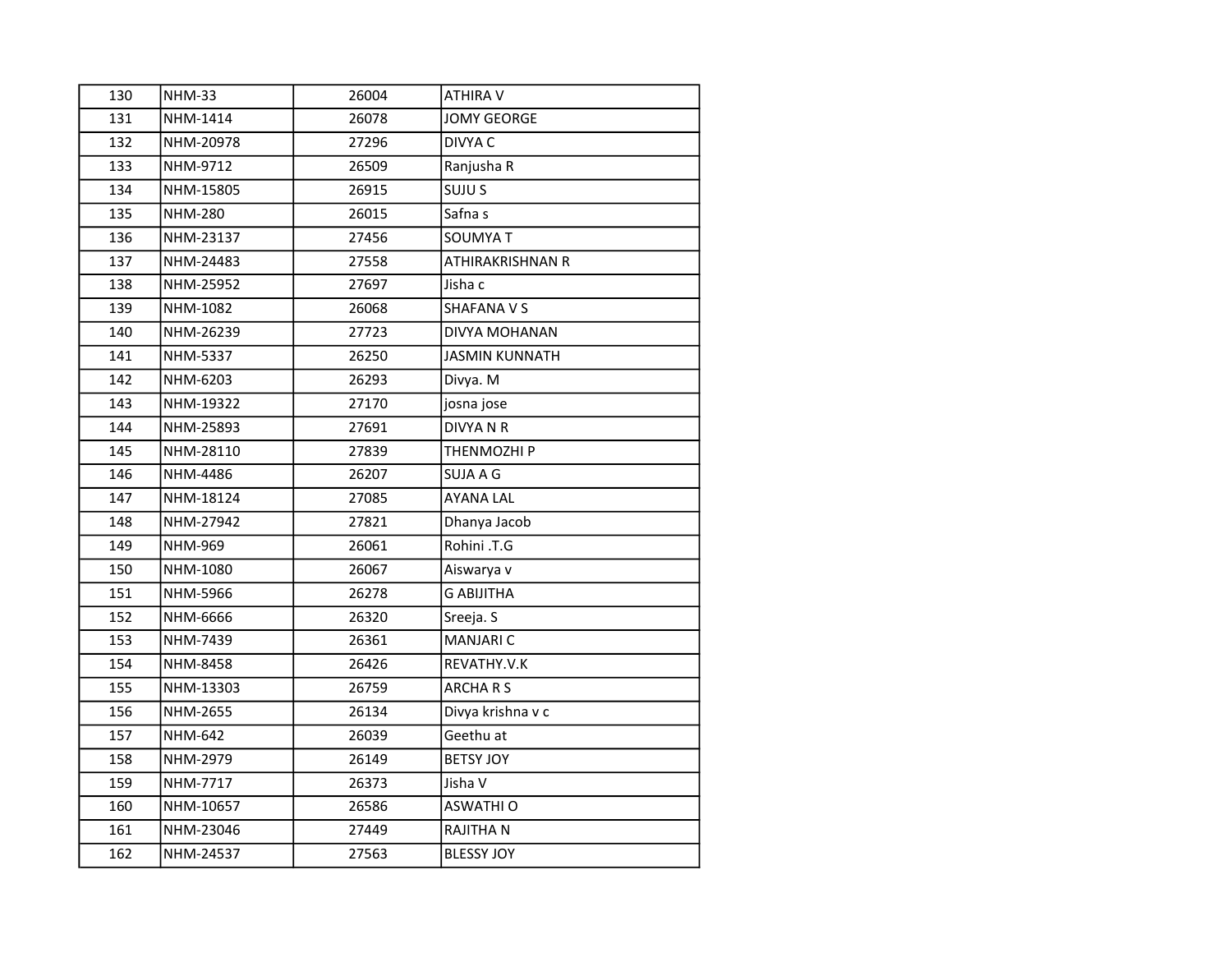| 163 | <b>NHM-588</b> | 26034 | <b>VIJITHA MR</b>      |
|-----|----------------|-------|------------------------|
| 164 | NHM-11321      | 26617 | <b>REVATHY S</b>       |
| 165 | NHM-15289      | 26880 | SIVARANJINI B          |
| 166 | NHM-16531      | 26956 | <b>NAYANAKS</b>        |
| 167 | NHM-2549       | 26129 | Anusha P               |
| 168 | NHM-20392      | 27240 | <b>RESMAV</b>          |
| 169 | NHM-28045      | 27832 | <b>JITHIN K BIJU</b>   |
| 170 | NHM-29789      | 27961 | KALAISELVI C           |
| 171 | NHM-3890       | 26186 | Aswathy N              |
| 172 | NHM-15478      | 26892 | SILPA DAS H            |
| 173 | NHM-16613      | 26959 | Suja Das               |
| 174 | NHM-20747      | 27275 | <b>UMMUL HABEEBA M</b> |
| 175 | NHM-12152      | 26691 | <b>SIMI K</b>          |
| 176 | NHM-19982      | 27212 | <b>JANANI P</b>        |
| 177 | NHM-22737      | 27422 | <b>ANISHA B</b>        |
| 178 | NHM-19930      | 27210 | <b>MEERA G</b>         |
| 179 | NHM-483        | 26028 | Rahul p                |
| 180 | NHM-4143       | 26194 | Aswini. S              |
| 181 | NHM-5150       | 26240 | LEEBA.K                |
| 182 | NHM-6903       | 26328 | Varsha ramadas         |
| 183 | NHM-1720       | 26090 | Anju Poulose           |
| 184 | NHM-17057      | 26984 | Rameeja y              |
| 185 | NHM-3732       | 26181 | Reshma R               |
| 186 | NHM-12399      | 26709 | PREEJA P A             |
| 187 | NHM-25865      | 27690 | <b>NEETHU M</b>        |
| 188 | NHM-11303      | 26614 | SANILA A               |
| 189 | NHM-16228      | 26943 | <b>DHANYA S</b>        |
| 190 | NHM-16500      | 26953 | SADIYA S'              |
| 191 | NHM-18724      | 27131 | SOWMYA S               |
| 192 | NHM-19510      | 27183 | PRINCY P F             |
| 193 | NHM-20253      | 27231 | JASEEN U               |
| 194 | NHM-25679      | 27671 | LAKSHMI PRIYA T C      |
| 195 | NHM-5932       | 26274 | SAJISHA. S             |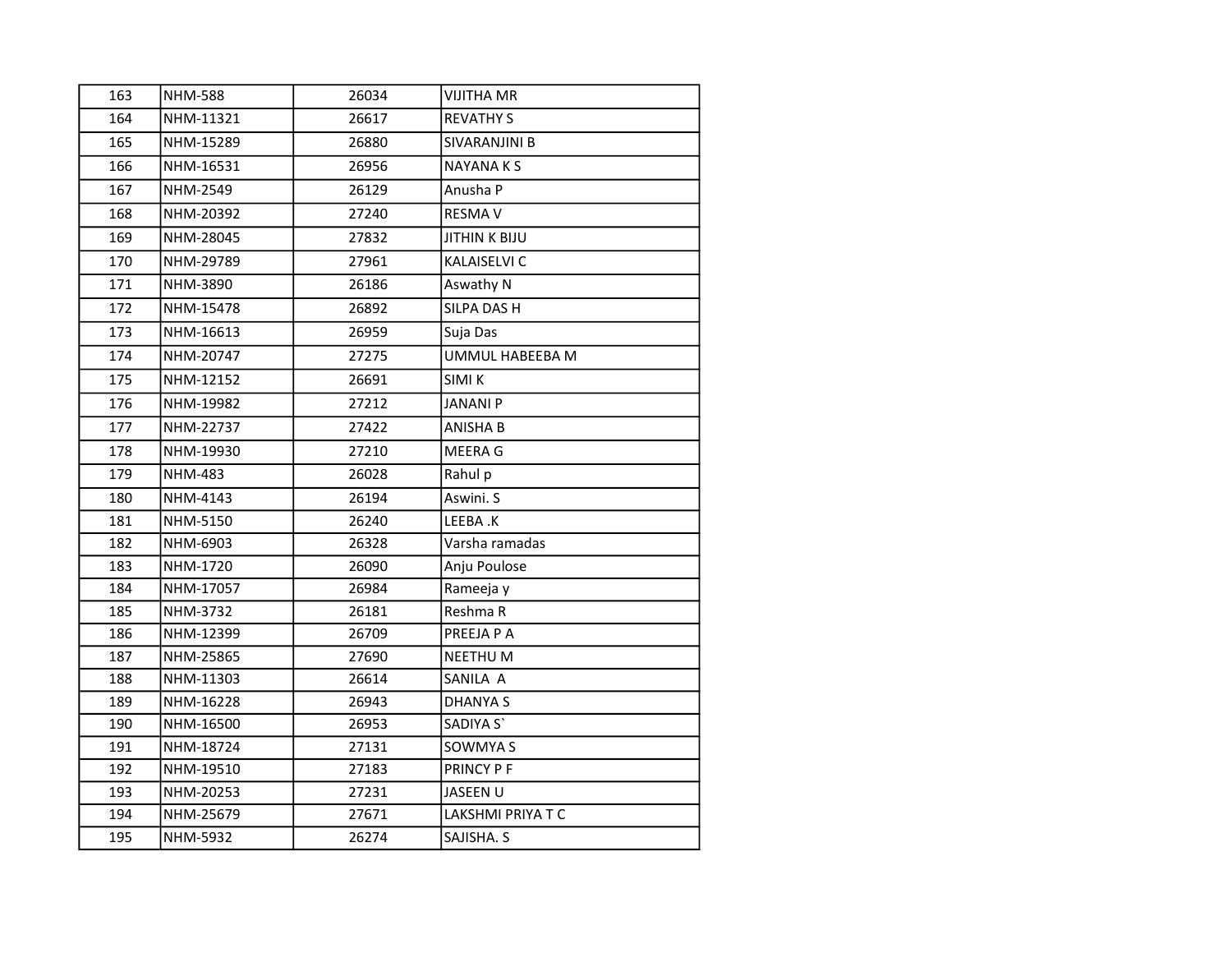| 196 | NHM-10560      | 26576 | Dhanya N                  |
|-----|----------------|-------|---------------------------|
| 197 | NHM-13156      | 26748 | NISHA MOL THOMAS          |
| 198 | <b>NHM-888</b> | 26055 | HASNA.K                   |
| 199 | NHM-19528      | 27184 | <b>RIYA S</b>             |
| 200 | NHM-20564      | 27259 | <b>SARIKA KS</b>          |
| 201 | NHM-21444      | 27318 | sunu v u                  |
| 202 | NHM-26891      | 27763 | RENUKA.C                  |
| 203 | NHM-1911       | 26093 | <b>FARIS KM</b>           |
| 204 | NHM-2363       | 26119 | RESHMA SIVADASAN          |
| 205 | NHM-7398       | 26358 | <b>REEJAR</b>             |
| 206 | NHM-25192      | 27622 | <b>JIJI JOSEPH</b>        |
| 207 | NHM-26113      | 27710 | Priyanka cu               |
| 208 | <b>NHM-488</b> | 26029 | NISHA. P                  |
| 209 | NHM-1076       | 26066 | Soumya .V                 |
| 210 | NHM-13191      | 26749 | <b>RANJITHA S</b>         |
| 211 | NHM-18448      | 27108 | PREETHUVP                 |
| 212 | NHM-10157      | 26548 | Madhusri K.R              |
| 213 | NHM-10200      | 26552 | Nimisha.s                 |
| 214 | NHM-13440      | 26769 | <b>SWAPNA SURENDRAN R</b> |
| 215 | NHM-18063      | 27079 | Prathyushak               |
| 216 | NHM-25163      | 27619 | sreelakshmi p u           |
| 217 | NHM-26849      | 27759 | VIDHYALAKSHMI D           |
| 218 | NHM-27669      | 27805 | <b>SHARANYAKS</b>         |
| 219 | NHM-1567       | 26085 | <b>RUGMATR</b>            |
| 220 | NHM-21935      | 27357 | SONIYA K                  |
| 221 | <b>NHM-984</b> | 26063 | Lintaraj b                |
| 222 | NHM-6570       | 26316 | MAYA. K. M                |
| 223 | NHM-21711      | 27340 | AMRUTHA G                 |
| 224 | NHM-25167      | 27620 | <b>LAKSHMIK</b>           |
| 225 | NHM-4286       | 26200 | Kesiya Elson              |
| 226 | NHM-6475       | 26310 | DEEPTHI. K. K             |
| 227 | NHM-9525       | 26489 | RESHMA U                  |
| 228 | NHM-22757      | 27425 | <b>JISHAK</b>             |
| 229 | NHM-7984       | 26392 | juwells.vp                |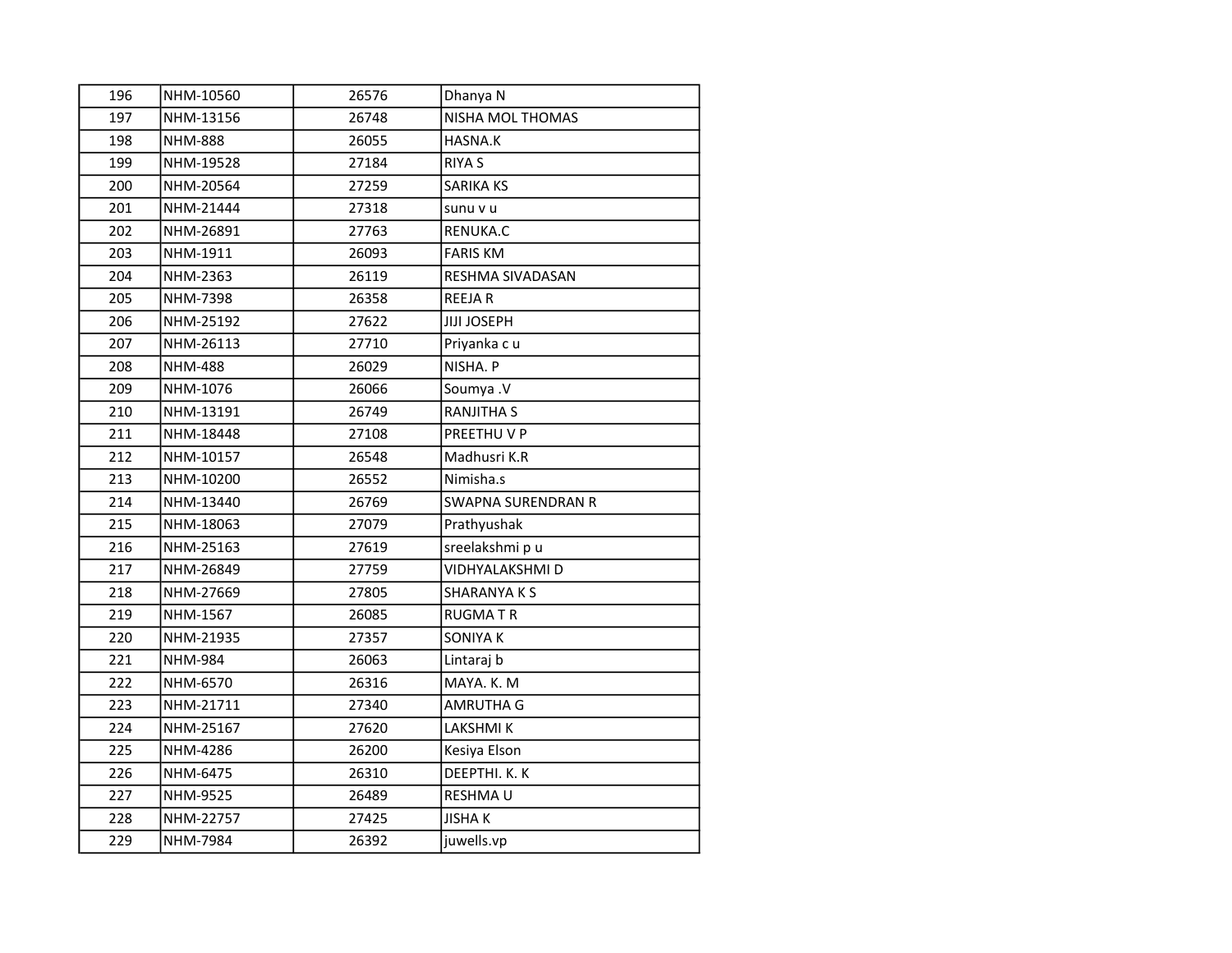| 230 | NHM-18627 | 27122 | <b>URMILA M K</b>       |
|-----|-----------|-------|-------------------------|
| 231 | NHM-21040 | 27301 | Sandra Jayan S          |
| 232 | NHM-13600 | 26784 | <b>JINSHA.S</b>         |
| 233 | NHM-15270 | 26877 | <b>SWAPNA JOHN</b>      |
| 234 | NHM-22954 | 27444 | SHEELA N                |
| 235 | NHM-6087  | 26284 | DEEPA K G               |
| 236 | NHM-12500 | 26714 | JENCY JOSEPH            |
| 237 | NHM-18791 | 27136 | ANIJA RV                |
| 238 | NHM-19594 | 27190 | <b>BINCY ANTONY RAJ</b> |
| 239 | NHM-26876 | 27761 | Neethu varghese         |
| 240 | NHM-5147  | 26239 | SREEJI SREERAMAN        |
| 241 | NHM-9336  | 26477 | PREETHA MOL M           |
| 242 | NHM-9824  | 26521 | <b>ARCHANA G</b>        |
| 243 | NHM-11619 | 26640 | Shahna P S              |
| 244 | NHM-18291 | 27095 | SIMSHA M K              |
| 245 | NHM-18155 | 27090 | <b>ANJANA R</b>         |
| 246 | NHM-14730 | 26845 | <b>SUNITHAKS</b>        |
| 247 | NHM-15697 | 26905 | RETHIKA M K             |
| 248 | NHM-23567 | 27490 | Sruthy peethambaran     |
| 249 | NHM-9948  | 26529 | Sreevidya.s             |
| 250 | NHM-26292 | 27728 | <b>LEENA JOHN</b>       |
| 251 | NHM-24918 | 27603 | MERIN JOICE P C         |
| 252 | NHM-28719 | 27890 | SMINU <sub>C</sub>      |
| 253 | NHM-12178 | 26695 | <b>VIDYA NAIR</b>       |
| 254 | NHM-15288 | 26879 | <b>GINCY VARGHESE</b>   |
| 255 | NHM-10072 | 26538 | <b>NISHA JAMES</b>      |
| 256 | NHM-15422 | 26887 | <b>AMBILY CHACKO</b>    |
| 257 | NHM-17194 | 27004 | Amrutha                 |
| 258 | NHM-25254 | 27629 | ANILA N C               |
| 259 | NHM-2207  | 26111 | AJITH M                 |
| 260 | NHM-4155  | 26196 | Riya Joy                |
| 261 | NHM-8059  | 26398 | NIMITHA V               |
| 262 | NHM-13572 | 26780 | KAVYA M                 |
| 263 | NHM-20708 | 27271 | SIVAKAMI                |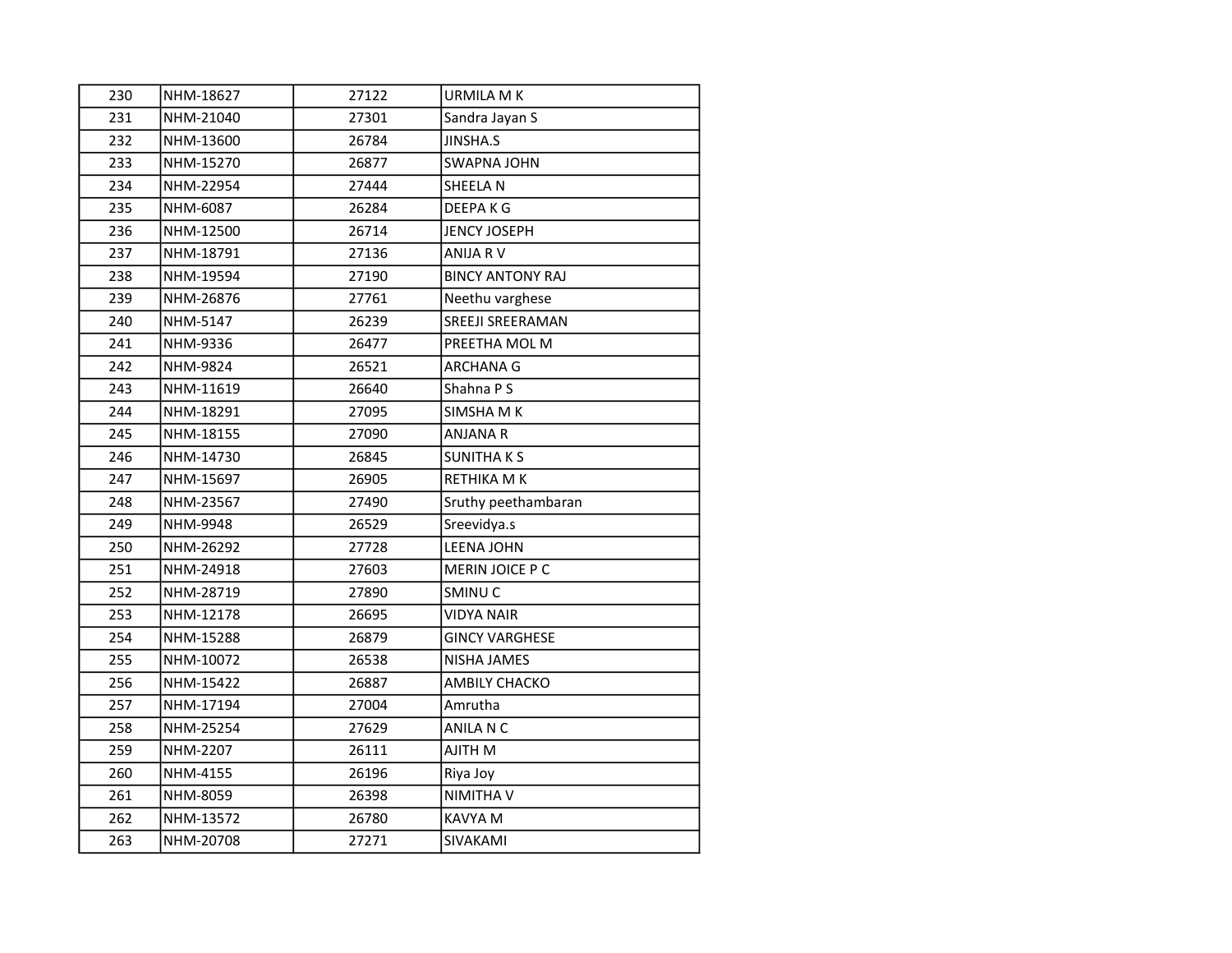| 264 | NHM-29392     | 27944 | <b>DRISYA M</b>           |
|-----|---------------|-------|---------------------------|
| 265 | NHM-22918     | 27440 | Shameera M                |
| 266 | NHM-26175     | 27715 | <b>ASWATHI SASIDHARAN</b> |
| 267 | NHM-29492     | 27946 | <b>SUMAKS</b>             |
| 268 | NHM-3007      | 26150 | PRAMOD <sub>P</sub>       |
| 269 | NHM-18603     | 27120 | Surjith TP                |
| 270 | NHM-16046     | 26929 | Anu Abraham               |
| 271 | NHM-20021     | 27215 | <b>RINCY RAPHAEL V</b>    |
| 272 | NHM-20861     | 27285 | <b>ATHIRADAS</b>          |
| 273 | NHM-2123      | 26105 | Keerthana V Nath          |
| 274 | NHM-7140      | 26343 | Akhila A                  |
| 275 | NHM-8570      | 26432 | Krishna v k               |
| 276 | NHM-11553     | 26636 | AKHILA SASEENDRAN         |
| 277 | NHM-15585     | 26898 | JEENA M A                 |
| 278 | NHM-18021     | 27076 | <b>SHAMEEMAT</b>          |
| 279 | NHM-3036      | 26152 | ATHIRA K CHANDRAN         |
| 280 | NHM-9206      | 26465 | Saranya                   |
| 281 | NHM-10536     | 26573 | AKHILANARAYANAN           |
| 282 | NHM-28123     | 27842 | REJITH.P.D                |
| 283 | <b>NHM-75</b> | 26007 | ANUSHA FARHEEN M          |
| 284 | NHM-9240      | 26470 | Soumya K                  |
| 285 | NHM-11599     | 26638 | <b>BISMI SULAIMAN</b>     |
| 286 | NHM-17348     | 27026 | <b>SRUTHIS</b>            |
| 287 | NHM-22885     | 27438 | <b>INDIRA V K</b>         |
| 288 | NHM-19537     | 27185 | <b>SHYNI A R</b>          |
| 289 | NHM-25698     | 27675 | <b>JANCY JAMES</b>        |
| 290 | NHM-20497     | 27248 | Nisha T Thomas            |
| 291 | NHM-20993     | 27298 | <b>GREESHMAKR</b>         |
| 292 | NHM-21617     | 27333 | <b>SRUTHIP</b>            |
| 293 | NHM-23915     | 27513 | <b>ANUPRIYA PR</b>        |
| 294 | NHM-25735     | 27677 | <b>MONISHA M M</b>        |
| 295 | NHM-16892     | 26974 | Sarath cm                 |
| 296 | NHM-20452     | 27245 | <b>MANUKJ</b>             |
| 297 | NHM-20935     | 27294 | SUDHI D                   |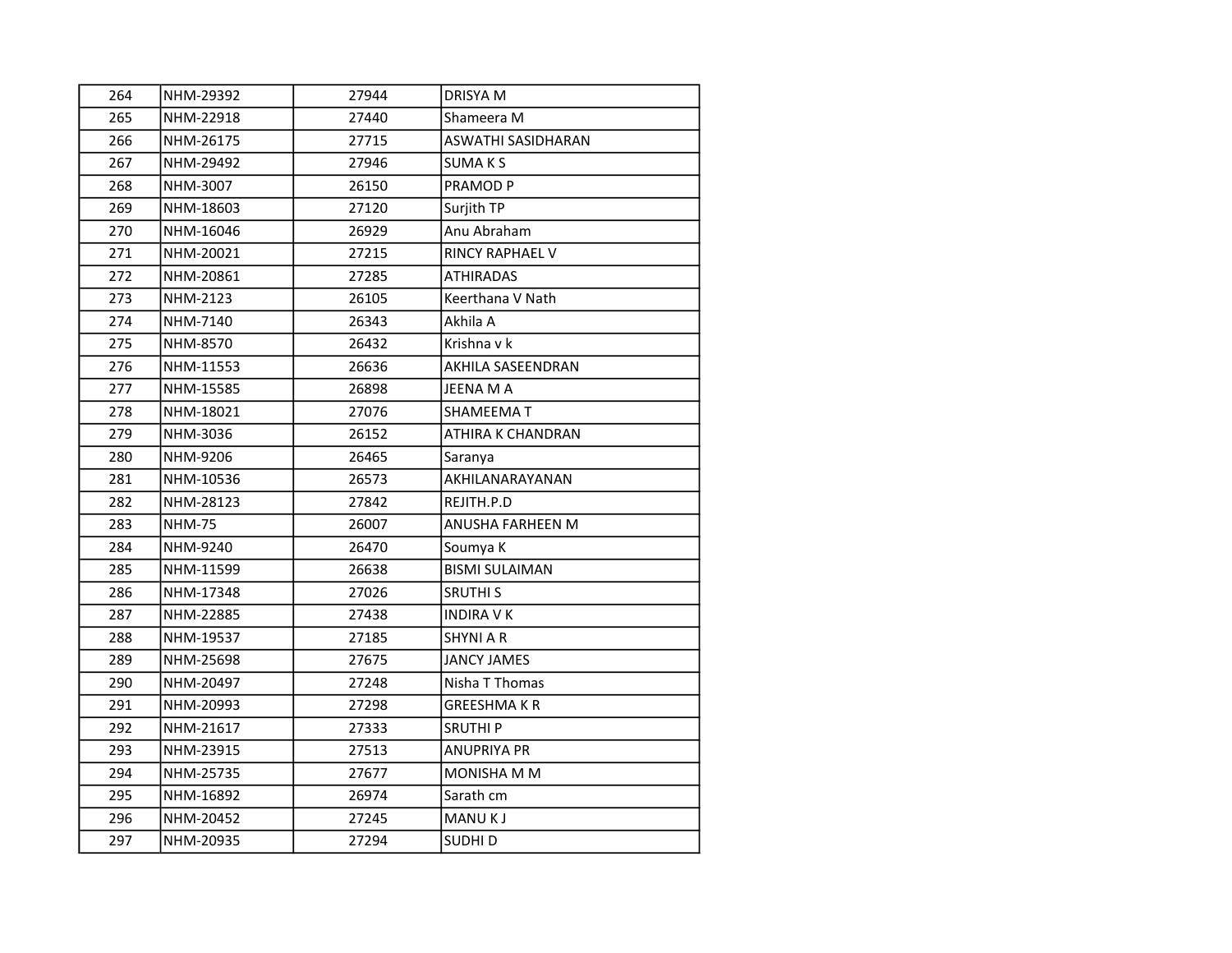| 298 | NHM-26485      | 27739 | ANCHU B S            |
|-----|----------------|-------|----------------------|
| 299 | NHM-13111      | 26746 | CHINJU S             |
| 300 | NHM-18147      | 27089 | ANDRIYA SIVAN K      |
| 301 | NHM-22360      | 27381 | <b>MELTTY TOM</b>    |
| 302 | NHM-25979      | 27699 | VANITHAMOL S         |
| 303 | NHM-2468       | 26126 | RamSundar S          |
| 304 | NHM-13031      | 26739 | NISHA SEBASTIAN      |
| 305 | NHM-19505      | 27182 | SHINI FATHIMA K      |
| 306 | <b>NHM-187</b> | 26009 | AMRUTHA KRISHNAN A K |
| 307 | NHM-4018       | 26189 | Renju K M            |
| 308 | NHM-27839      | 27813 | <b>KAVITHA K K</b>   |
| 309 | NHM-3377       | 26167 | Nisha U              |
| 310 | NHM-6001       | 26279 | GREESHMA K           |
| 311 | NHM-17706      | 27055 | <b>LIBIMOL BABY</b>  |
| 312 | NHM-7517       | 26366 | ATHIRA J             |
| 313 | NHM-9209       | 26466 | Bhagya k             |
| 314 | NHM-15752      | 26909 | Neethu P             |
| 315 | NHM-21096      | 27303 | Sandhya.m            |
| 316 | NHM-22482      | 27395 | <b>DHANYA R</b>      |
| 317 | NHM-27720      | 27807 | AMRUTHA T            |
| 318 | NHM-29529      | 27951 | PRASAD S             |
| 319 | NHM-10631      | 26584 | Surya Ramachandran   |
| 320 | NHM-20560      | 27256 | SHIJI S              |
| 321 | NHM-21774      | 27345 | MEENU PU             |
| 322 | NHM-7021       | 26334 | <b>JINCY JOSEPH</b>  |
| 323 | NHM-22438      | 27391 | JASEENA P A          |
| 324 | NHM-25418      | 27649 | Athira S             |
| 325 | NHM-27460      | 27791 | JILU P RAJAN         |
| 326 | NHM-18253      | 27092 | <b>HAJARA K</b>      |
| 327 | NHM-21517      | 27326 | <b>ASWATHI C</b>     |
| 328 | NHM-25830      | 27685 | SANGEETHA R          |
| 329 | NHM-2855       | 26141 | <b>RESHMA V</b>      |
| 330 | NHM-17310      | 27019 | DEEPA A              |
| 331 | NHM-4171       | 26197 | Haritha k a          |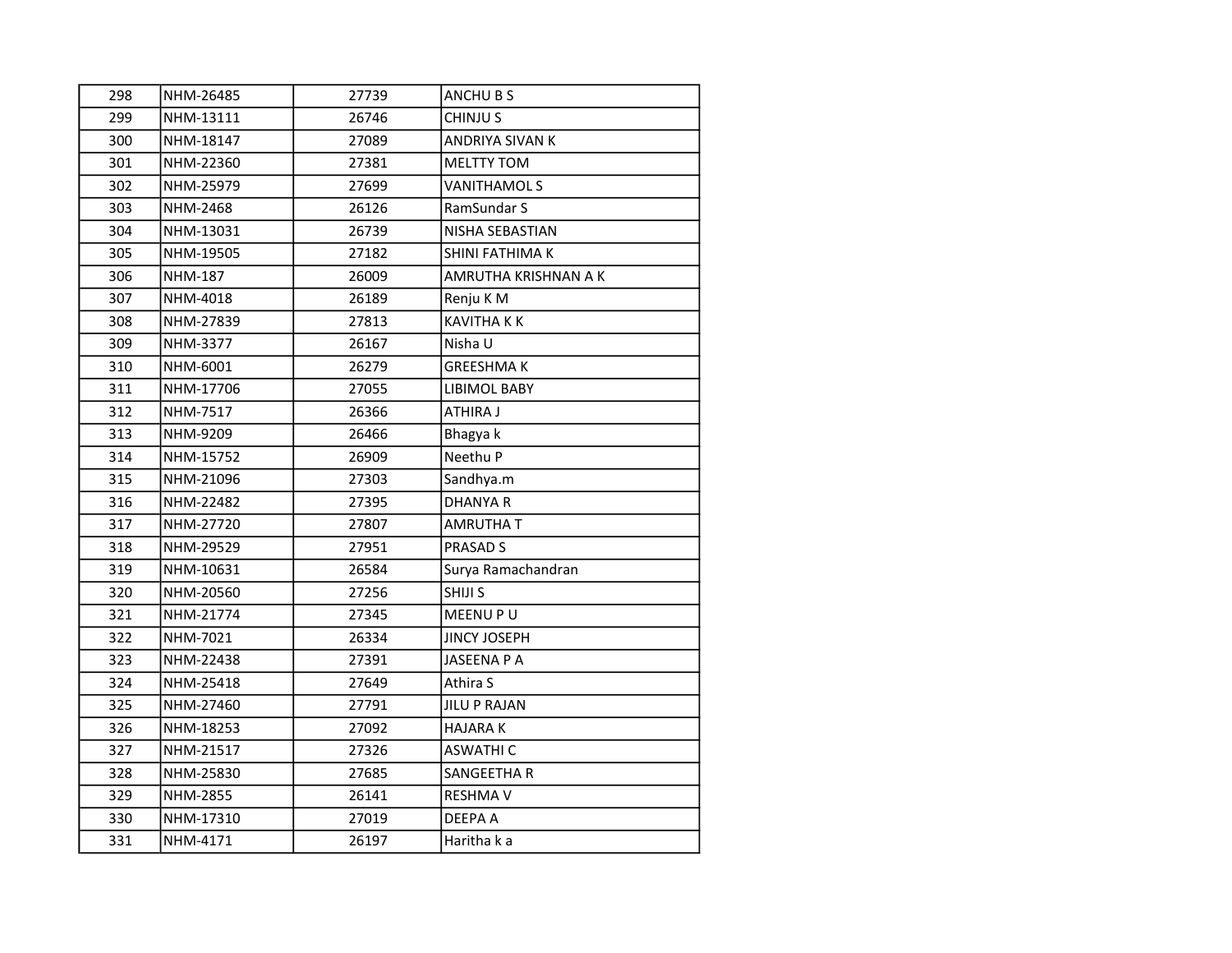| 332 | NHM-12256 | 26698 | Vandhana.C.K         |
|-----|-----------|-------|----------------------|
| 333 | NHM-15712 | 26907 | SOWMYA R             |
| 334 | NHM-25253 | 27628 | <b>DEEPA VIJAYAN</b> |
| 335 | NHM-29346 | 27942 | Reethu.T             |
| 336 | NHM-2951  | 26145 | <b>BIBILA B</b>      |
| 337 | NHM-10241 | 26558 | DeepaTG              |
| 338 | NHM-11966 | 26674 | Dona Mathew          |
| 339 | NHM-13796 | 26796 | <b>SHANI GEORGE</b>  |
| 340 | NHM-23528 | 27489 | Monisha              |
| 341 | NHM-25393 | 27646 | <b>NAYANA GEORGE</b> |
| 342 | NHM-25643 | 27668 | PRIYA P              |
| 343 | NHM-22726 | 27420 | AKHILA.R             |
| 344 | NHM-27188 | 27781 | Divya A Kumar        |
| 345 | NHM-27785 | 27811 | <b>BINSI B</b>       |
| 346 | NHM-12895 | 26730 | Ancy ey              |
| 347 | NHM-21519 | 27327 | NISHAMOL CA          |
| 348 | NHM-24787 | 27594 | KRIPA K              |
| 349 | NHM-8638  | 26438 | Shimy George         |
| 350 | NHM-9174  | 26463 | <b>ANILA TP</b>      |
| 351 | NHM-13257 | 26752 | Asha Abraham         |
| 352 | NHM-17277 | 27014 | Sajitha A M V        |
| 353 | NHM-1920  | 26095 | Ramlath Nisha.A      |
| 354 | NHM-6456  | 26307 | Raji cj              |
| 355 | NHM-11655 | 26646 | Vrinjisha .v.c       |
| 356 | NHM-14477 | 26822 | <b>GOPIKA S A</b>    |
| 357 | NHM-29264 | 27939 | ANEESHA M            |
| 358 | NHM-12393 | 26708 | ARYA K V             |
| 359 | NHM-17788 | 27064 | PRIYANKA S           |
| 360 | NHM-18895 | 27142 | ASHAUMENON           |
| 361 | NHM-15762 | 26912 | Rakhi. R             |
| 362 | NHM-16284 | 26945 | vibin vincent        |
| 363 | NHM-20446 | 27244 | <b>KEERTHANA S</b>   |
| 364 | NHM-28857 | 27900 | CHIJITHA C           |
| 365 | NHM-61    | 26006 | Neethu A             |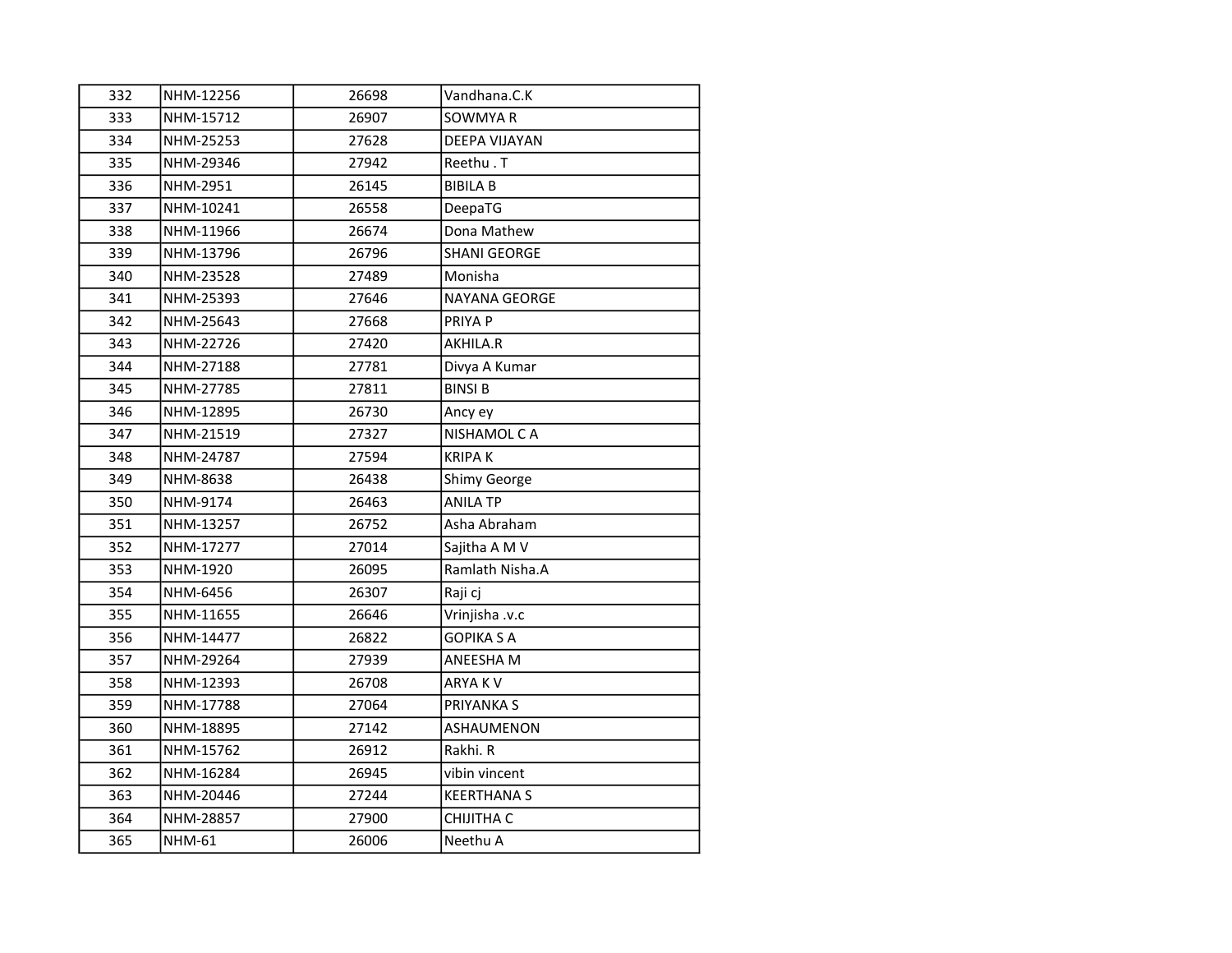| 366 | NHM-11516 | 26632 | Manju george E             |
|-----|-----------|-------|----------------------------|
| 367 | NHM-11075 | 26603 | Sajna Ummer                |
| 368 | NHM-23985 | 27519 | PRASEETHA K                |
| 369 | NHM-4371  | 26204 | Kiranbaby                  |
| 370 | NHM-20821 | 27281 | SIJI JOSE                  |
| 371 | NHM-21831 | 27349 | DHANYA JOHNY C             |
| 372 | NHM-24915 | 27602 | HARSHA B                   |
| 373 | NHM-2897  | 26144 | Raji Das                   |
| 374 | NHM-17697 | 27054 | SHAMEENA K                 |
| 375 | NHM-27579 | 27798 | <b>SONIYA BABU</b>         |
| 376 | NHM-364   | 26020 | Reshma u                   |
| 377 | NHM-10196 | 26551 | RAJITHA K                  |
| 378 | NHM-24302 | 27540 | KANIYA S                   |
| 379 | NHM-25575 | 27662 | <b>SURESHMAKS</b>          |
| 380 | NHM-17768 | 27062 | <b>ASWATHI RATHEESH</b>    |
| 381 | NHM-2541  | 26127 | <b>ADARSH B B</b>          |
| 382 | NHM-13238 | 26751 | Sreeya p c                 |
| 383 | NHM-18382 | 27102 | RIYA JOHN                  |
| 384 | NHM-20601 | 27263 | AISWARYA M                 |
| 385 | NHM-28412 | 27872 | AMALI DIVYA I              |
| 386 | NHM-28911 | 27905 | ASWATHI REJI               |
| 387 | NHM-14567 | 26831 | SEENA CHACKO               |
| 388 | NHM-22378 | 27384 | <b>GISHA RACHEL THOMAS</b> |
| 389 | NHM-23200 | 27462 | <b>KAVYA K K</b>           |
| 390 | NHM-8653  | 26440 | Divya tv                   |
| 391 | NHM-24727 | 27586 | AMRUTHA K                  |
| 392 | NHM-23392 | 27478 | PRIYAMOL K P               |
| 393 | NHM-24140 | 27528 | JASNA                      |
| 394 | NHM-14827 | 26852 | Maheswari.L                |
| 395 | NHM-23619 | 27496 | <b>ASWATHITP</b>           |
| 396 | NHM-8614  | 26436 | GOPIKA K                   |
| 397 | NHM-22380 | 27385 | NISHA P                    |
| 398 | NHM-23812 | 27506 | Nisha Hari                 |
| 399 | NHM-25552 | 27659 | SOWMYA K                   |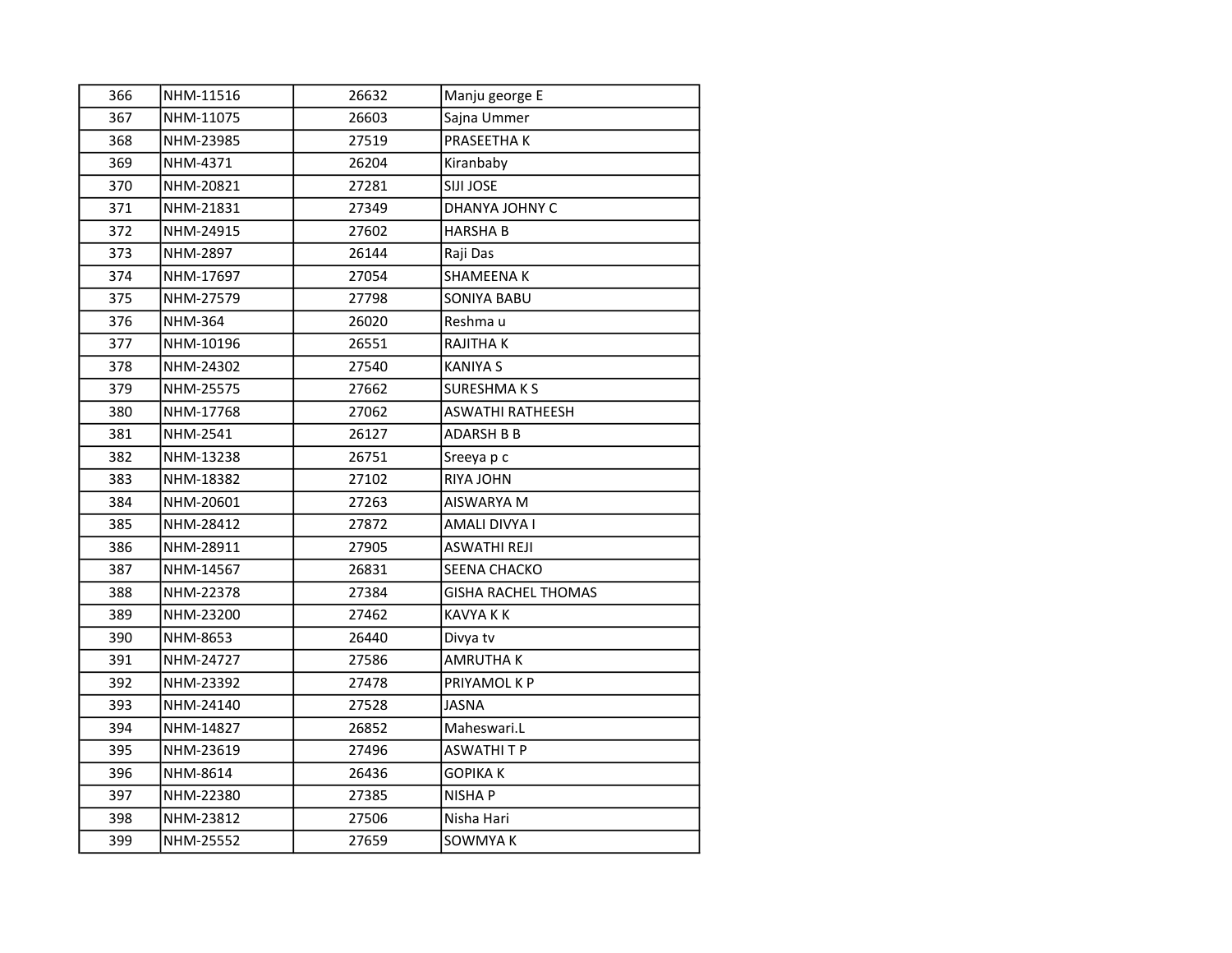| 400 | NHM-26299 | 27729 | SREEKALA T             |
|-----|-----------|-------|------------------------|
| 401 | NHM-10015 | 26536 | Priya O M              |
| 402 | NHM-17715 | 27056 | <b>SNEHA RAJAN</b>     |
| 403 | NHM-10366 | 26563 | <b>VIJISHA M</b>       |
| 404 | NHM-14101 | 26810 | Nithin.v               |
| 405 | NHM-20510 | 27251 | <b>SALINI K P</b>      |
| 406 | NHM-25842 | 27687 | SHEENA P               |
| 407 | NHM-27726 | 27808 | ARSHA C A              |
| 408 | NHM-4136  | 26193 | <b>MERLIN K THOMAS</b> |
| 409 | NHM-29098 | 27921 | Rafiya Hameed          |
| 410 | NHM-12960 | 26733 | REMYACHANDRAN          |
| 411 | NHM-17954 | 27071 | <b>SRUTHIM</b>         |
| 412 | NHM-22985 | 27445 | SINI M MATHEW          |
| 413 | NHM-23706 | 27502 | Sharon raj             |
| 414 | NHM-28145 | 27845 | <b>REMYA V</b>         |
| 415 | NHM-8174  | 26406 | <b>GREESHMAR</b>       |
| 416 | NHM-20783 | 27278 | <b>GEETHUMOL KS</b>    |
| 417 | NHM-20796 | 27279 | ABIYA SUSAN ABRAHAM    |
| 418 | NHM-22658 | 27415 | Vibitha                |
| 419 | NHM-23922 | 27514 | <b>SAJITHA</b>         |
| 420 | NHM-11969 | 26675 | <b>REKHATK</b>         |
| 421 | NHM-24392 | 27549 | AMRITHA K K            |
| 422 | NHM-27921 | 27820 | NISHA K C              |
| 423 | NHM-14660 | 26840 | <b>JOSNA J</b>         |
| 424 | NHM-17253 | 27009 | NEETHU K THOMAS        |
| 425 | NHM-24482 | 27557 | <b>MARIYA THOMAS</b>   |
| 426 | NHM-28487 | 27877 | SREETHUMOL JAYAN       |
| 427 | NHM-29198 | 27928 | Muhammed shammas p     |
| 428 | NHM-10729 | 26590 | Jeni Jose              |
| 429 | NHM-14972 | 26858 | <b>ATHIRA P R</b>      |
| 430 | NHM-18078 | 27081 | Sajitha k. P           |
| 431 | NHM-19632 | 27192 | NEETHU GEORG           |
| 432 | NHM-22494 | 27397 | PRATHIBHA R            |
| 433 | NHM-24050 | 27525 | JULI C R               |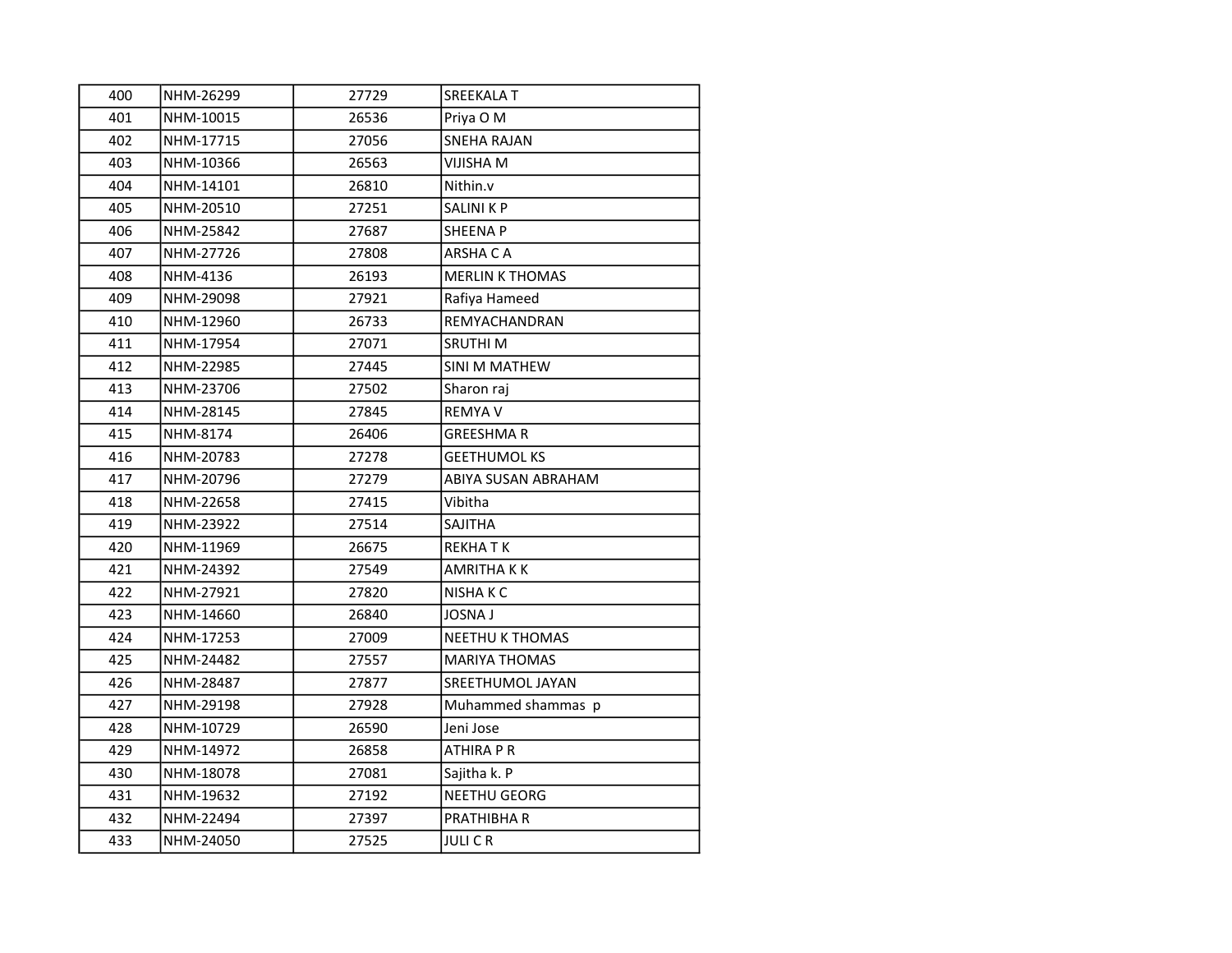| 434 | NHM-24198      | 27532 | <b>Telby Jose</b>        |
|-----|----------------|-------|--------------------------|
| 435 | <b>NHM-764</b> | 26045 | Divyaraju                |
| 436 | NHM-22594      | 27409 | <b>DIVYA S</b>           |
| 437 | NHM-7932       | 26389 | <b>BHASMA M B</b>        |
| 438 | NHM-9343       | 26478 | Ramya KR                 |
| 439 | NHM-13485      | 26774 | <b>SNEHA SURENDRAN R</b> |
| 440 | NHM-20643      | 27264 | SHIJI M PAULOSE          |
| 441 | NHM-23214      | 27463 | <b>BLESSYMOL TJ</b>      |
| 442 | NHM-1575       | 26086 | Sophy Thomas             |
| 443 | NHM-20844      | 27282 | <b>JAYASREE V</b>        |
| 444 | NHM-28354      | 27869 | AISWARYA T               |
| 445 | NHM-14711      | 26843 | Pramod.N.K               |
| 446 | NHM-15311      | 26881 | <b>REMYA K MATHEW</b>    |
| 447 | NHM-17738      | 27059 | MINU JOSEPH              |
| 448 | NHM-9227       | 26467 | <b>DEEPTHY U</b>         |
| 449 | NHM-10580      | 26581 | Sruthi                   |
| 450 | NHM-13469      | 26772 | SARI M A                 |
| 451 | NHM-24188      | 27531 | <b>JANCY K GEORGE</b>    |
| 452 | NHM-11313      | 26615 | SREELAKSHMI.PS           |
| 453 | NHM-11812      | 26660 | <b>GINO NJ</b>           |
| 454 | NHM-25617      | 27666 | <b>VINITHA P S</b>       |
| 455 | NHM-10568      | 26579 | REMYA.L                  |
| 456 | NHM-12653      | 26723 | DEEPA S                  |
| 457 | NHM-13298      | 26758 | APARNA SUDHAKARAN        |
| 458 | NHM-13621      | 26787 | <b>SREEKUTTY PN</b>      |
| 459 | NHM-29152      | 27923 | <b>VINEETHAPJ</b>        |
| 460 | NHM-11732      | 26655 | <b>BHAGYALATHA K</b>     |
| 461 | NHM-15214      | 26875 | SURYAPRABHA D            |
| 462 | NHM-17509      | 27038 | <b>ANISHAK</b>           |
| 463 | NHM-18715      | 27129 | <b>SRUTHY JACOB</b>      |
| 464 | NHM-23698      | 27501 | Saritha R.R              |
| 465 | NHM-25299      | 27632 | <b>SUMI K</b>            |
| 466 | NHM-2670       | 26135 | Athira k s               |
| 467 | NHM-20258      | 27232 | <b>RUDHRAV</b>           |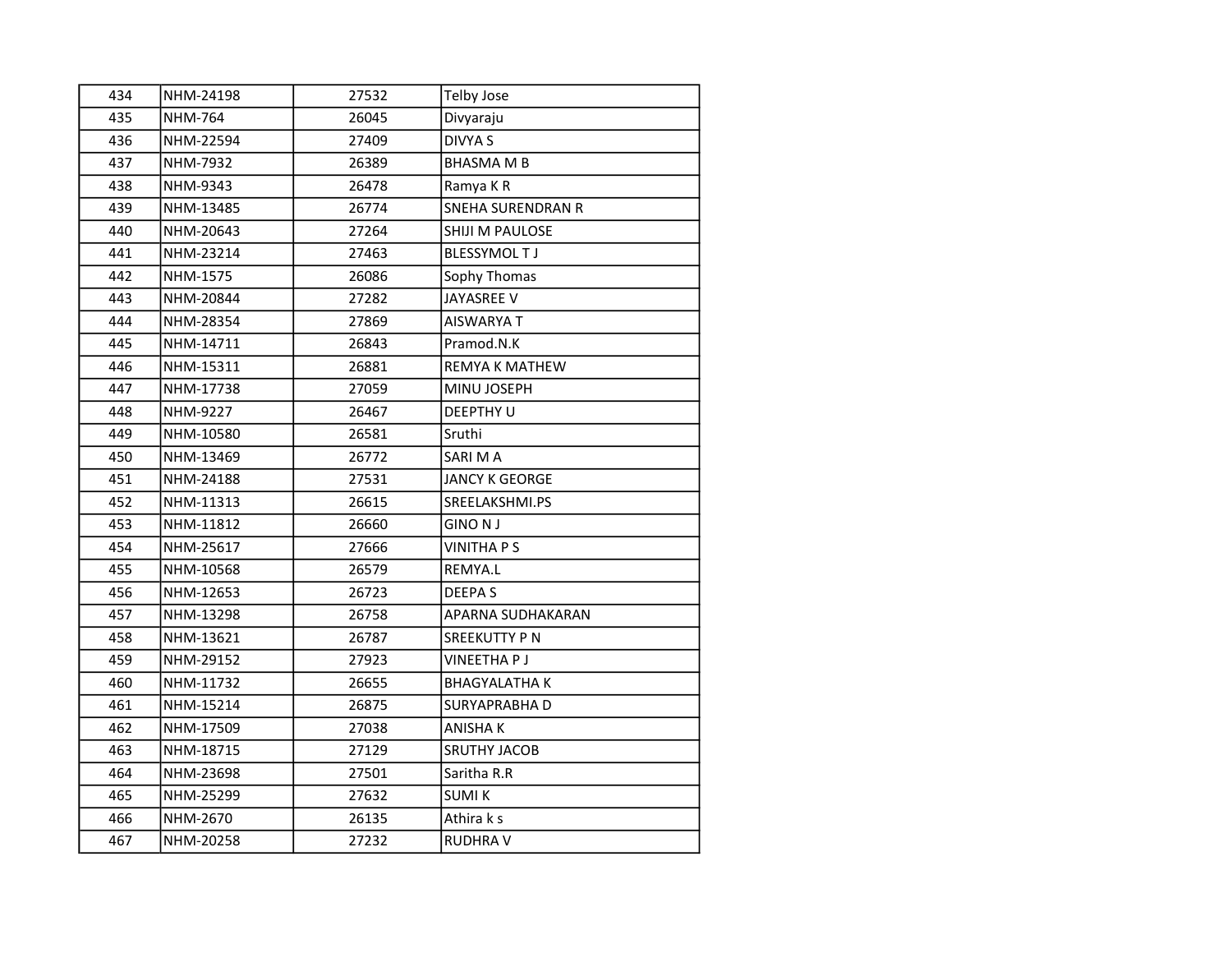| 468 | NHM-4533  | 26210 | Kasthoori k            |
|-----|-----------|-------|------------------------|
| 469 | NHM-25761 | 27679 | <b>VIJAYALAKSHMI B</b> |
| 470 | NHM-5242  | 26246 | VALLY K C              |
| 471 | NHM-17292 | 27017 | MOLCY P C              |
| 472 | NHM-21760 | 27343 | ANASWARA BHADRAN       |
| 473 | NHM-9140  | 26458 | Beena J P              |
| 474 | NHM-10578 | 26580 | Anumol George          |
| 475 | NHM-24150 | 27529 | JAYANISHA P A          |
| 476 | NHM-26221 | 27720 | <b>SAMILI B</b>        |
| 477 | NHM-15499 | 26893 | NIDHITHA V B           |
| 478 | NHM-22834 | 27432 | <b>RENUKA P R</b>      |
| 479 | NHM-11645 | 26645 | <b>DIVYA DAS</b>       |
| 480 | NHM-18027 | 27077 | <b>TOMSY K T</b>       |
| 481 | NHM-23577 | 27492 | Sruthi M               |
| 482 | NHM-16742 | 26964 | Minju k r              |
| 483 | NHM-25988 | 27702 | LIBIMOL P B            |
| 484 | NHM-14914 | 26854 | Revathy Parameswaran   |
| 485 | NHM-27508 | 27795 | SAJISHA C              |
| 486 | NHM-19625 | 27191 | <b>KEZIA JOSEPH</b>    |
| 487 | NHM-28568 | 27882 | RANJINI.R              |
| 488 | NHM-28570 | 27883 | <b>SREEDEVIKS</b>      |
| 489 | NHM-1525  | 26084 | Susan raj              |
| 490 | NHM-26735 | 27753 | DIYA K J               |
| 491 | NHM-11212 | 26608 | <b>RANJINI R</b>       |
| 492 | NHM-25516 | 27656 | <b>NITHYA P S</b>      |
| 493 | NHM-2555  | 26130 | <b>SANGEETHA K</b>     |
| 494 | NHM-5861  | 26270 | PRAJITHA M             |
| 495 | NHM-19424 | 27176 | AJITHA MOHAN           |
| 496 | NHM-25589 | 27665 | <b>CHINCHU SABU</b>    |
| 497 | NHM-28892 | 27902 | <b>SALINIK</b>         |
| 498 | NHM-9716  | 26510 | Limi pj                |
| 499 | NHM-13345 | 26763 | <b>SARANYA S</b>       |
| 500 | NHM-19084 | 27153 | PRASEETHA V            |
| 501 | NHM-28117 | 27841 | SONA R                 |